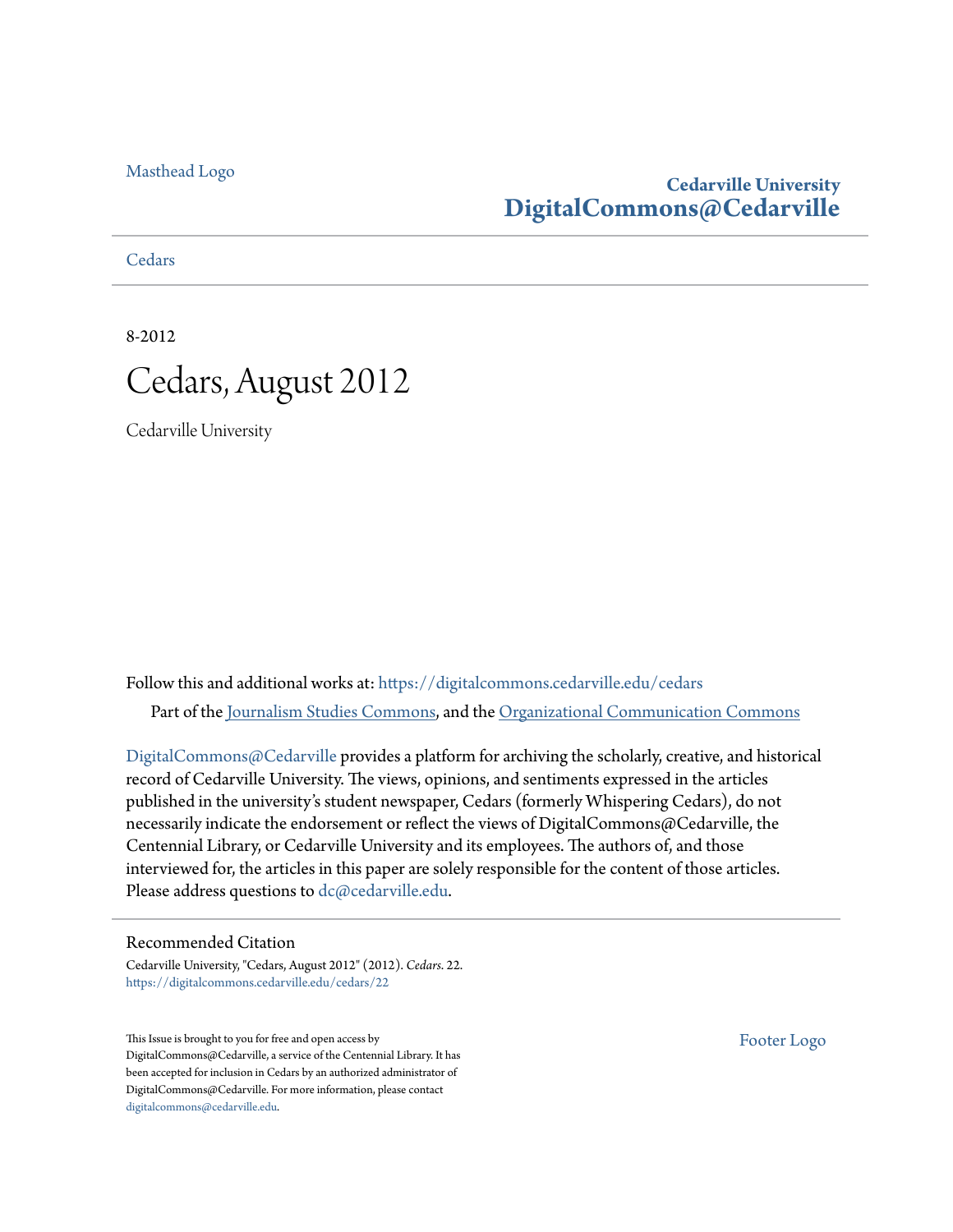

The Student News Publication of Cedarville University **August 2012** August 2012

# FRESHMAN ED

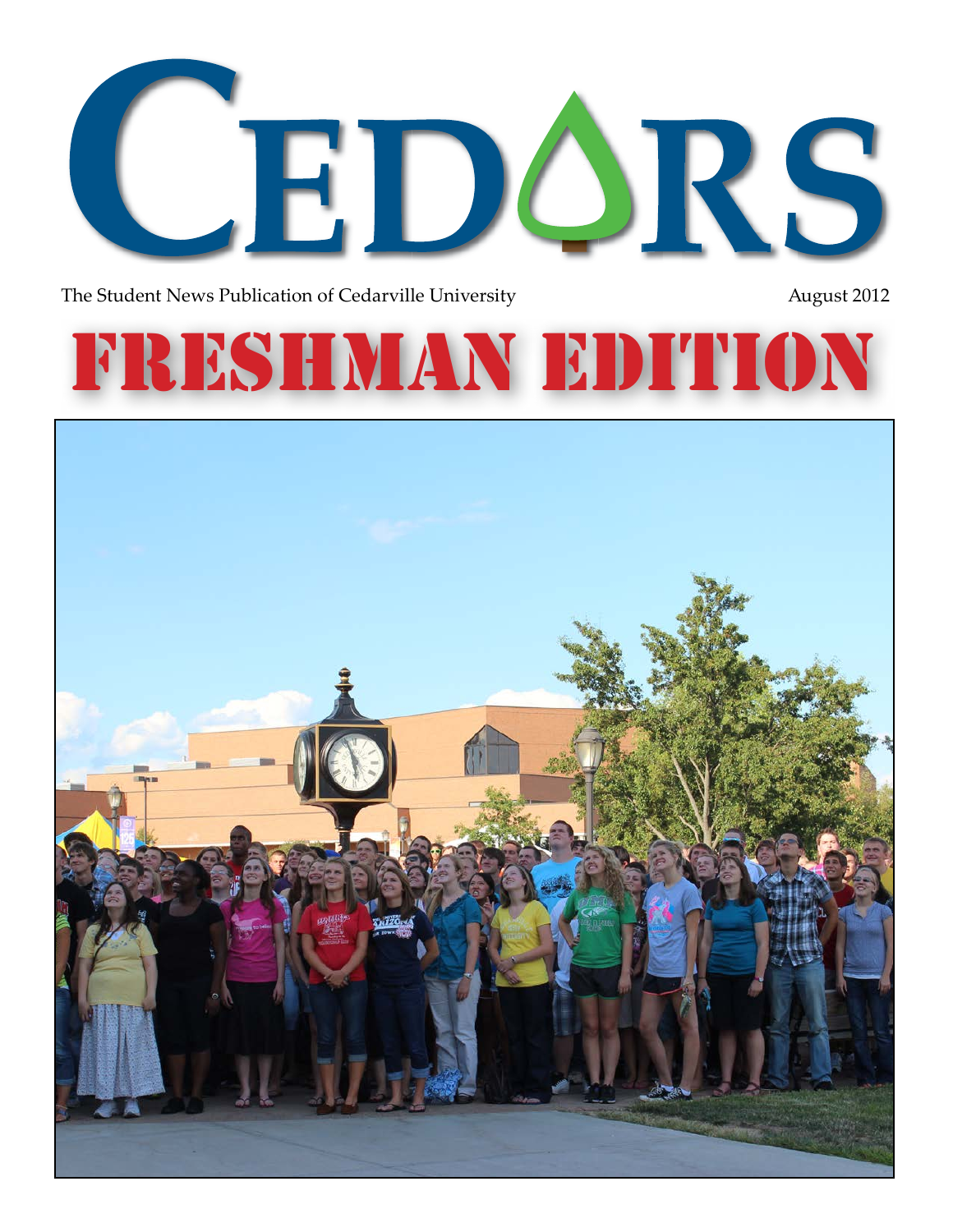DÓRS August 2012 Vol. 65, No. 1

Watch for a new issue of **Cedars** every month. **Newstands** are located on the upper and lower levels of the SSC.

#### More news is online at ReadCedars.com

Contact us at cedars@cedarville.edu

### **Cedars Staff**

**Holly McClellan** Managing editor

**Zack Anderson** Assistant managing editor National/International news editor

**Becca Powlus** Arts and Entertainment editor

**Madison Troyer** Campus News print editor

**Crystal Goodremote** Campus News online editor

> **Jesse Silk** Sports editor

**Kate Stricklin, Lauren Eissler** Copy editors

> **Jenni Hodges** Design director

**Jeff Gilbert** Faculty adviser



## Just Sayin' ...

### Give the new honor code a chance

#### *by Becca Powlus*

Those of you who are new on campus may hear talk about Cedarville's decision to do away with the old system of demerits and adopt an "honor code" effective this year. You'll likely hear a variety of opinions about the switch, some in favor of the decision and some in mockery of it. I will address one of the falsehoods floating around campus.

Some students are of the mind that eliminating the demerit system gives them a newfound freedom to do whatever they please. I know I'm not the first and I'm sure I won't be the last to say that this is not the case. The rewriting of the student handbook takes the focus off demerits and punishment and onto core values that are grounded in scriptural truth.

When an expert in the Old Testament law asked Jesus what is the greatest commandment, Jesus answered, "Love the Lord your God with all your heart and with all your soul and with all your mind" (Matthew 22:37). Our university is right on target with "Love for God" as a core value. However, Jesus couldn't leave the conversation at "love God" – He had to follow up with "Love your neighbor as yourself." Hence Cedarville's core value, "Love for Others." We show our love for God in the way we love other people; the two are inextricably linked.

The other core values are "Integrity in Conduct" and "Excellence in Effort." If we love God and others, it's crucial that we show it in our conduct and our efforts. I know some people, including myself, were skeptical about how this new honor system would work. Yeah, it's a nice concept in theory, but how will it play out in reality? Over the summer and since returning to the 'Ville, I have lost my skepticism – I truly believe this new system has the potential to change things. But the responsibility is ours.

You are responsible to hold your friends accountable. As a body of believers, we are called to love, to correct, to forgive, to encourage, to challenge, and to support one another. Cedarville's goal with this new system is to provide an environment where we can come alongside each other and bring one another into closer relationships with Christ. A demerit could give you a wake-up call or it might give you the desire to hit someone, but at the end of the day loving correction from peers or authority figures should effectively compel you to make necessary changes in your behavior and attitude. Demerits tell you what you did wrong. Our hope this year is to tell you how to make things right.

So, welcome to Cedarville. And welcome to this grand adventure and opportunity to practice loving God, loving others, having integrity in conduct and excellence in effort.

### **Roommate Tips**

*by Cedars editors*

 $\blacksquare$  Agree at the beginning of the year what is going to be shared, and what is individual property.

- $\blacksquare$  Communication is key. If something bugs you – talk about it. Nicely. Passive aggression will get you nowhere.
- $\blacksquare$  Sharing is caring. But don't abuse that concept – respect each other's space.
- Forgive and forget.

Don't talk about your roommate. It will get back to them. Our campus really isn't that big.

- Make sure you give each other some space - literally! Respecting each other's privacy paves the way for a good relationship.
- n If you find that you and your roommate are not much alike, try to focus on what you have in common. You'd be surprised how well you can get along with someone who at first seems like a polar op-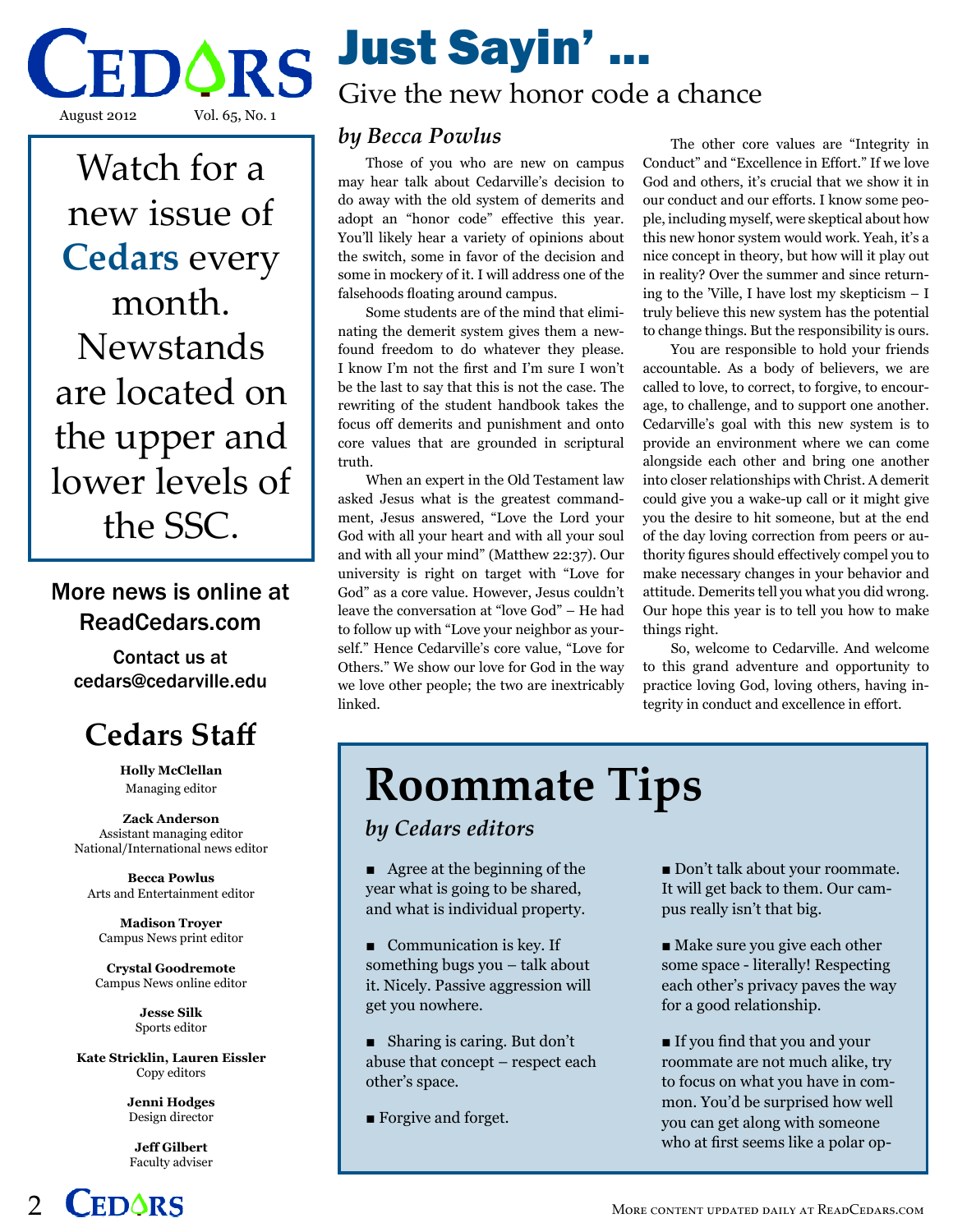## **Cedarville Encyclopedia**

#### **Laking**

The tradition when a newly engaged male is thrown into the lake by his best friends, usually occurring right before curfew.

#### **Fruit Night (see also Student Appreciation Dinner)**

A dinner in Chuck's composed almost entirely of fresh fruit, one of the best meals of the spring semester.

#### **"We should study together"**

This phrase appears easy to interpret: study together in order to help each other achieve better grades. Wrong. In the world of Cedarville University this phrase means "Let's hang out and bring our books along but not use them at all." The phrase provides a noncommittal way to get to know someone of the opposite gender.

#### **Rainy day**

Rainy days at CU do not resemble normal rainy days. Not only is the sky overcast and the wind powerful, the rain is sideways. Even with an umbrella it is hard not to arrive to class without looking like you just took a swim in Cedar Lake. Once rain fell from the sky so hard that it resembled water coming out of a

#### *by Cedars editors*

shower faucet. A Printy girl decided to take advantage of the natural shower and washed her hair in the rain. That being said, investing in a good umbrella and rain boots is an excellent idea.

#### **Chuck's Chicken Strips and Fries Night**

You may be excited for all the options in Chuck's now, but by the end of the semester, you'll be eating breakfast for dinner more than you know. But there is one meal you'll always be excited for – chicken strips and fries. Be prepared for a long line, but know that it is worth the wait.

#### **Key Jingling at Basketball Games**

Like all college basketball fans, fans of Yellow Jacket basketball like to make some noise to support their team. Of course, the typical chants of "Defense" or "Jackets" can be heard in the gym on a winter Friday night but so can another noise-making method, the key jingle. Fans take out their keys, hold them up high and jingle them, either to encourage the Yellow Jackets or distract their opponents. Freshmen, sorry you can't make much of a jingle with only your room key.

#### **Rip Runs**

No, this has nothing to do with ripping things. And it doesn't necessarily have to do with running, either. A rip run is a jaunt over to SuperRip – the nickname for the convenience store across the street – usually to grab a few late night snacks. Rip runs are better than they sound. Start saving your spare change.

#### **Laundry Room Life**

Laundry rooms in Cedarville dorms are proof that both good and evil exist in the world. Good, because sometimes the random guy from Lawlor 22D will load your wet clothes into a dryer and fold them into a nice pile when they are done. Evil, because that new pair of jeans you're hoping a Printy girl will swoon over may suddenly disappear from the load of laundry you were doing before your Friday night date. Cedarville laundry rooms: enter at your own risk.

#### **The Chuck's Self-Cook Grill**

The best way to get your cooking fix (and stay out of a rut). If you're intimidated, spy on some skilled upperclassmen, or try it out in the early morning or late afternoon when there's no rush.

#### **Cedarville Encyclopedia, continued...**

### posite.

In a perfect world, your roommate would turn off the lights exactly when you wanted to go to bed. But as Christian Life & Thought will teach you, we don't live in a perfect world. When you want to get some shuteye, tell your roommate and perhaps ask him or her to not blast their favorite nighttime homework tunes. Also, do unto others as you would have them do unto you.

n Chances are, you and your roommate won't have the same taste in music, and it would do you good if you accepted this early on. Embrace the unique tastes of your roommate.

Trust us, college will provide you with bigger battles to fight.

If your roommate is treating you unfairly or being outright mean, talk to him or her about it. If the mistreatment continues, let your RA or RD know. Freshman year can be rough, and it will be even rougher if roommate woes keep you awake every night.

 $\blacksquare$  Don't just coexist — practice loving your roommate.

 $\blacksquare$  When living together gets difficult, remind yourself of what's really important. Don't let your relationship with a person be damaged because of disagreements over stuff.

 $\blacksquare$  Shower/wash clothes regularly. Hopefully this one's self-explanatory.

 $\blacksquare$  Establish comfortable room cleanliness levels. Maybe you're both neat freaks, or maybe you're both slobs. But more than likely, you have different definitions of "clean." Figure out a compromise, then stick to it.

**n** Recognize that you may not be best friends. Sometimes you'll be exceptionally lucky and just click with someone. But even if you don't plan on attending each other's weddings and/or naming your firstborns after